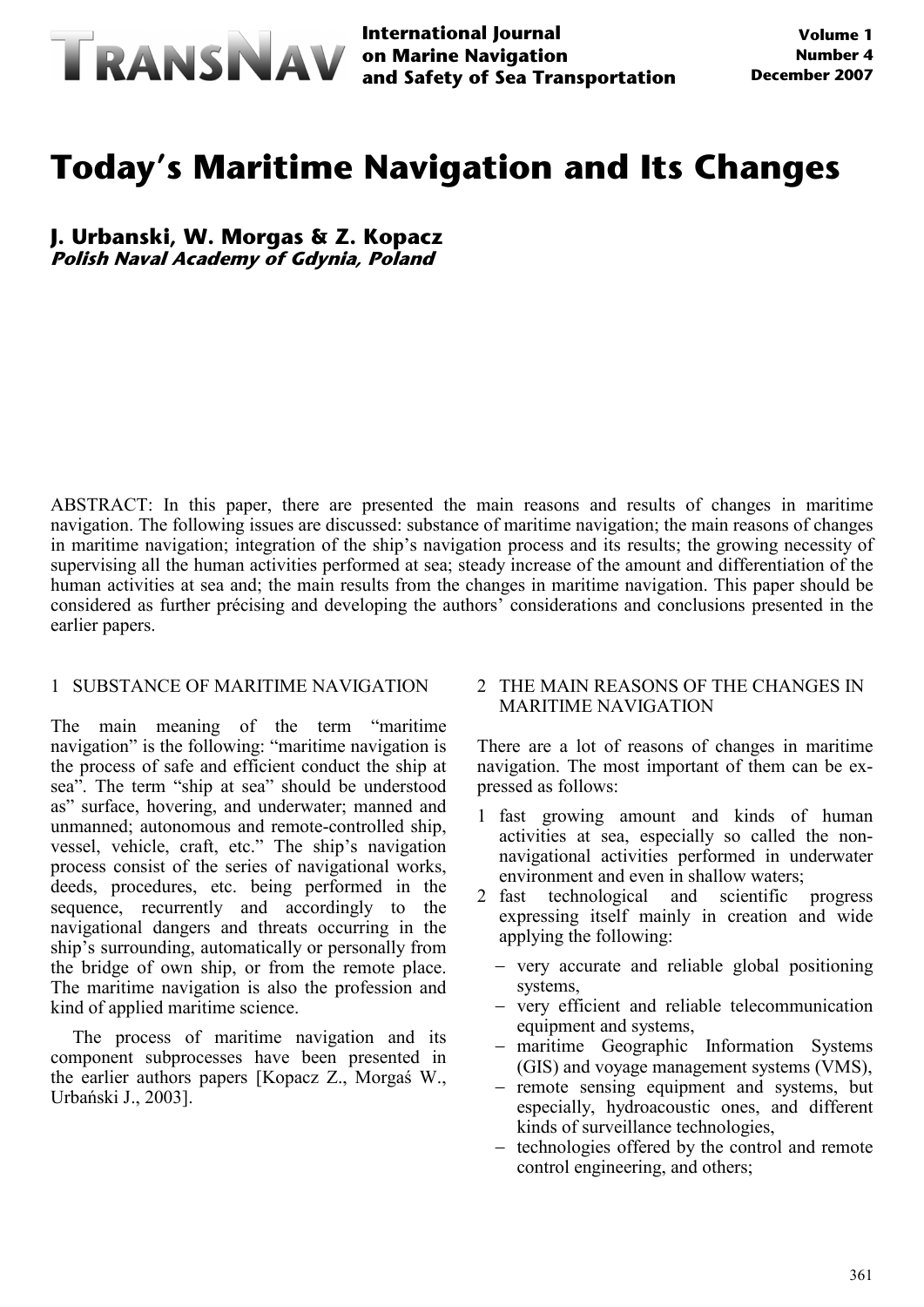- 3 steady emerging of the new kinds of dangers and threats, but especially:
	- − global threat of terrorist attacks,
	- − growing danger of environmental pollution,
	- − harmful and unlawful exploitation of sea resources, etc.;
- 4 steady desire and demand of enhancement of the operational and economical efficiency of all kinds of human activities performed at sea.

#### 3 INTEGRATION OF THE SHIP'S NAVIGATION PROCESS AND ITS RESULTS

Integration is the process of making the whole (system, process, etc.) more perfect and efficient by adding or bringing together the component parts (elements, subprocesses, etc.). The integration of the ship's navigation process consists in making this process more efficient operationally and economically by merging and incorporating into the ship's navigation process the activities that before were not considered as navigational ones, i.e. activities that belonged before to the other ship's processes. In Figure 1, there is shown the substance of integration of the ship's navigation process into ship's operation control process [Kopacz Z., Morgaś W. and Urbański J., 2004].



Fig. 1. The extent of ship's navigation/operation processes for three levels of ship's integration

The final objective of integration of ship's navigation process is transforming it into the ship's operation control process and complete elimination of all other ship's processes constituting the ship's operation process.

4 THE GROWING NECESSITY OF SUPERVISING ALL HUMAN ACTIVITIES AT **SEA** 

Fast growing necessity of supervising more and more human activities at sea results mainly from the following reasons:

- 1 growing necessity of monitoring and assisting the ships traffic in congested and confined areas,
- 2 necessity to diminish or even eliminate the threat of huge environmental pollution by tankers and other ships transporting the dangerous goods (crude oil, liquefied gases, etc.),
- 3 necessity of prevention of all terrorist activities and attacks on the whole maritime infrastructure and on all the maritime industries.

Today's scientific and technological progress renders all the possibilities to create and operate very reliable and effective systems supervising all kinds of human activities at sea. The supervising the human activities at sea is and will be realized by the following system:

- 1 ships traffic monitoring and assisting systems; these are: Ships Reporting Systems (SRS), Vessel Traffic Systems (VTS); Automatic Information Systems (AIS), and others,
- 2 European Union's Vessel Traffic, Monitoring and Information System (demanded by the Directive of the European Parliament and of the Council of 2002),
- 3 Long Range Identification and Tracking System (LRIT), and others.

The process of permanent, and accelerated increase of supervising all the human activities at sea results in growing dependence of ship's navigation process upon the more and more coastal supervising systems.

## 5 INCREASE AND DIFFERENTIATION OF HUMAN ACTIVITIES AT SEA

In the not distant past all human activities at sea could have been considered as navigational activities, called also as the standard activities. The main objective of these activities is safe and efficient transport of goods and people at sea. However now, the non-navigational activities at sea are prevailing. The share of this part of activities is steadily increased, especially, the underwater activities. The not-navigational, i.e. special activities are not related to the sea-transport industry. These activities comprise the sea exploration, sea exploitation, naval warfare and different kinds of protection activities, as well as other not transporting activities.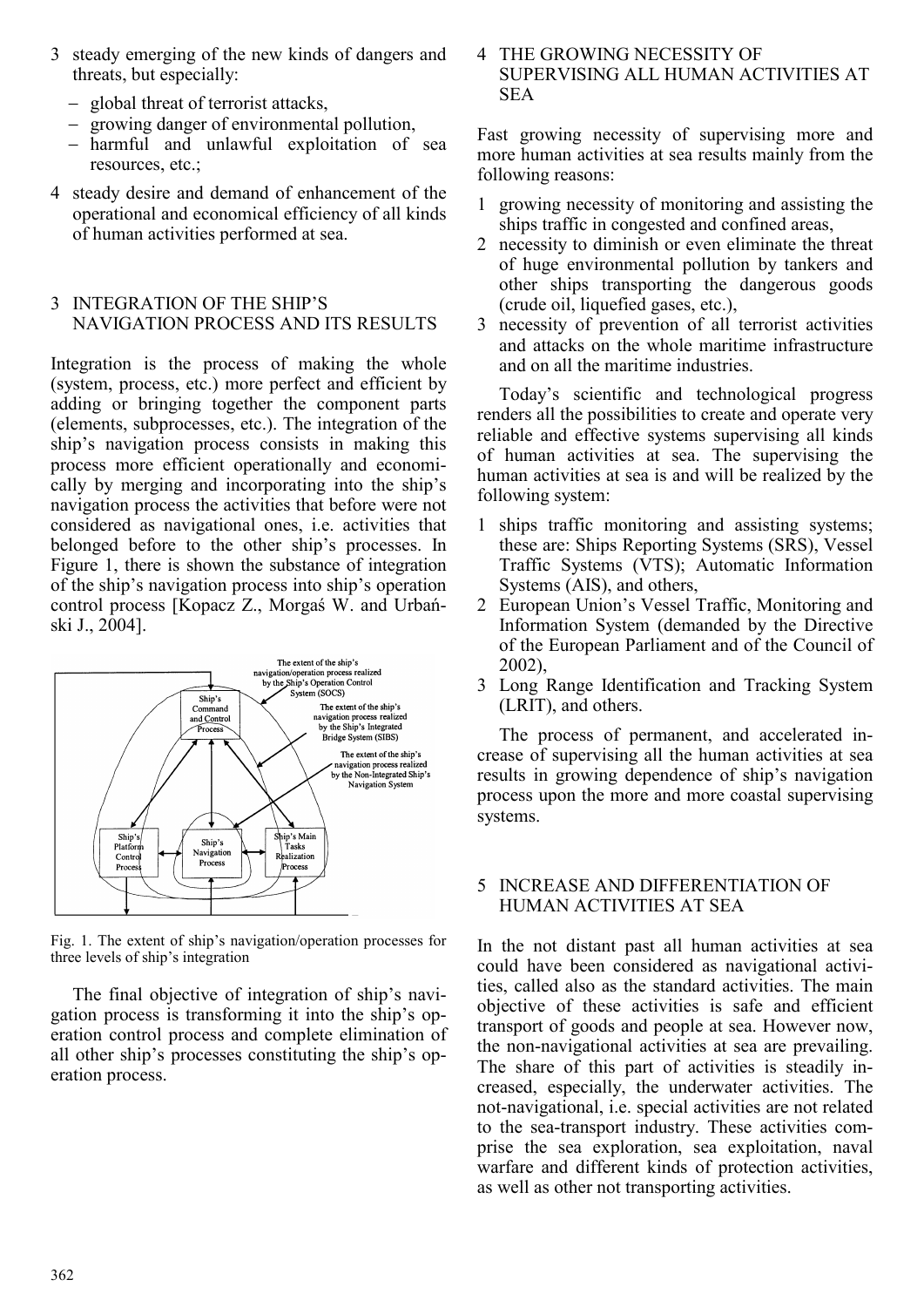The precondition of realization of any kind of human activity at sea is ensuring the navigational safety. This kind of safety, i.e. state of being safe from the collisions, groundings as well as damages and losses resulting from the very unfavorable weather conditions, and terrorist activities, is being achieved by:

- 1 creating, maintaining and operating the Ship's Navigation Safety System. This system must provide all users of sea with the standard navigational information, i.e. information which meet the requirements imposed by the International Convention for "Safety of Life at Sea (SOLAS 74) and other relevant international requirements [Kopacz Z., Morgaś W. and Urbański J., 2001 and 2002],
- 2 performing the ship's navigation process in conformity with the requirements established by the International Convention on Standards of Training, Certification and Watchkeeping for Seafarers (STCW 78/95) called the standard ship's navigation process.

The realization of special, i.e. non-navigational kinds of human activities, at sea, besides ensuring the navigational safety, demands also, additionally, ensuring the possibilities of realization of these activities as well as sufficient affectivity of the realization process. For the realization of the above requirements there is needed:

- 1 additional special navigational information, proper for each kind of realized activities,
- 2 adapting the standard ships' navigation process to realization of special, i.e. non-navigational ship's tasks.

The special navigational information is being achieved from the dedicated special information sources (Hydrographic Offices, etc.) and from the own, i.e. organic sources (Additional Military Layers for ECDIS-N systems, specialized hydroacoustic sensors, etc.).

Adaptation of the standard ship's navigation process to realization of special human activities at sea, i.e. to special ship's tasks, comprises, mainly, planning the necessary ship's handlings and maneuverings while realization of special ship's tasks, as well as ways of their realization (e.g. maneuverings and handlings while mine laying, mine fighting, etc).

In Figure 2, there is shown the ship's navigation process while realization of special activities at sea.



Fig. 2. Ship's navigation process adapted to realization of special ship's tasks

The above considerations and statesment allow to conclude the following:

- 1 ship's navigation process of majority of ships, vehicles and craft, i.e. of ships realizing the special, i.e. non-navigational activities, must ensure not only the safe and efficient conduct them at sea but also the possibility and high efficiency of realization of non-navigational ships tasks,
- 2 the above allow to conclude that there have come into being two kinds of ship's navigation process, i.e. the standard ship's navigation process performed by ships realizing the standard, i.e. navigational activities (activities related to transport at sea), and special ship's navigation process that contains also in itself the standard ship's navigation process, and that is performed by the ships realizing the non-navigational activities (tasks) at sea,
- 3 maritime navigation, but more precisely, more and more navigational procedures are becoming the integral part of special human activities performed at sea.

#### 6 MAIN RESULTS OF CHANGES IN MARITIME NAVIGATION

The above considerations allow to draw the following conclusions:

- 1 the ship's navigation process is being transformed stepwise into the ship's operation process,
- 2 the fast growing amount and kinds of special, i.e. non-navigational, human activities at sea resulted in coming into being the special ship's navigation process. This process must not only realize the tasks of standard ship's navigation process, i.e. ensuring the safe and efficient conduct the ships at sea, but special ship's navigation process must